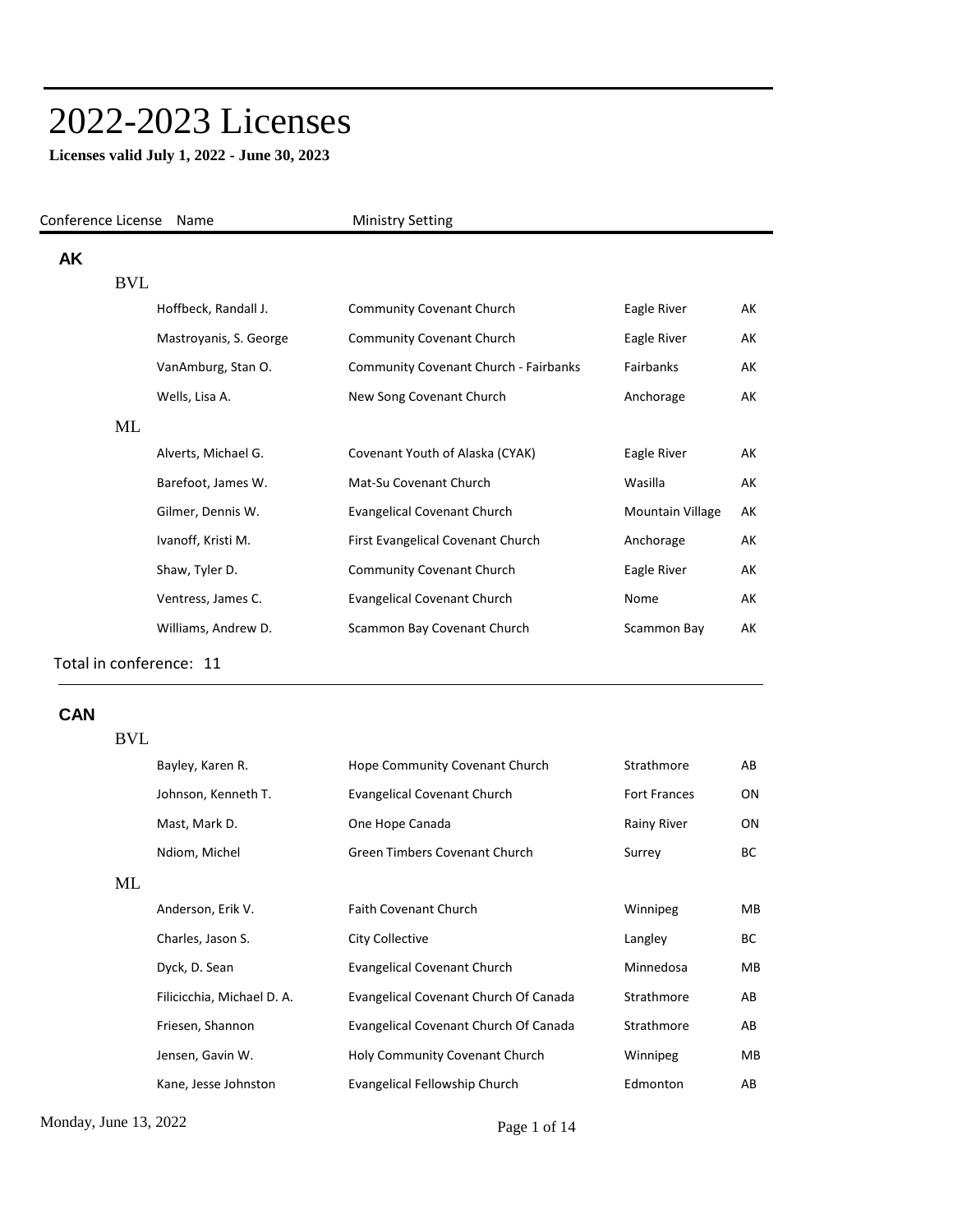| Conference License<br>Name | <b>Ministry Setting</b>            |              |           |
|----------------------------|------------------------------------|--------------|-----------|
| Lerch, Jesse J.            | Junction Covenant Church           | South Slocan | BС        |
| Penner, Richard F.         | Evangelical Covenant Church        | Nelson       | ВC        |
| Song, Alexander            | Avenue Community Covenant Church   | Markham      | <b>ON</b> |
| Strong, Jeffrey W.G.       | Evangelical Covenant Church        | Nelson       | BС        |
| Tam, Darrick               | Avenue Community Covenant Church   | Markham      | <b>ON</b> |
| Westerhoud, Natasha B.M.   | <b>Evangelical Covenant Church</b> | Norguay      | SK        |
|                            |                                    |              |           |

## **CEN**

BVL

|    | Bock, Tim J.              | Jesus People USA Covenant Church                            | Chicago              | IL. |
|----|---------------------------|-------------------------------------------------------------|----------------------|-----|
|    | Chang, Samuel Y.          | <b>Christ Covenant Church</b>                               | Villa Park           | IL. |
|    | Choi, Lin                 | Lakeview Covenant Church                                    | Northbrook           | IL. |
|    | Cornelius, Cheryl D.      | Church Of Gary Covenant Church                              | Gary                 | IN  |
|    | Cornelius, Robert L., Sr. | Church Of Gary Covenant Church                              | Gary                 | IN  |
|    | Crozier, Thomas M.        | Jesus People USA Covenant Church                            | Chicago              | IL. |
|    | Davis, Phyllis E.         | New Zion Covenant Church                                    | Dolton               | IL. |
|    | Espinoza, Ana             | Iglesia del Pacto Evangelico Douglas Park                   | Chicago              | IL. |
|    | Fisk, Rick K.             | DeerGrove Covenant Church                                   | Palatine             | IL. |
|    | Fredrickson, Beth L.      | Harbor Point Ministries of thee Central Confere Lake Geneva |                      | WI  |
|    | Jones, Michael D.         | <b>Community Covenant Church</b>                            | <b>Calumet Park</b>  | IL. |
|    | Kim, Won J.               | New Community Covenant Church (Bronzeville) Chicago         |                      | IL. |
|    | Lizama, Drina B.          | Luz de Esperanza                                            | <b>Campton Hills</b> | IL. |
|    | Ramos, Norma              | Iglesia del Pacto Evangelico Peniel                         | Chicago              | IL. |
|    | Spicer, Andrea J.         | Jesus People USA Covenant Church                            | Chicago              | IL. |
|    | Strahan, Debra L.         | Jesus People USA Covenant Church                            | Chicago              | IL. |
|    | Sullivan, Sarah D.        | Jesus People USA Covenant Church                            | Chicago              | IL. |
|    | Thomas, Anthony R.        | Calvary Covenant Church                                     | Chicago              | IL. |
|    | Torres, Gustavo J.        | Iglesia del Pacto Evangelico Peniel                         | Chicago              | IL. |
|    | Torres, Edgar I.          | Iglesia del Pacto Evangelico Peniel                         | Chicago              | IL. |
| ML |                           |                                                             |                      |     |
|    | Anderson, Aaron W.        | United Evangelical Covenant Church                          | Gladstone            | MI  |
|    | Barron, Francisco Javier  | Iglesia del Pacto Evangelico Renacer                        | Carpentersville      | IL. |
|    | Boggs, Jessica            | <b>Evangelical Covenant Church</b>                          | Princeton            | IL. |

Monday, June 13, 2022 Page 2 of 14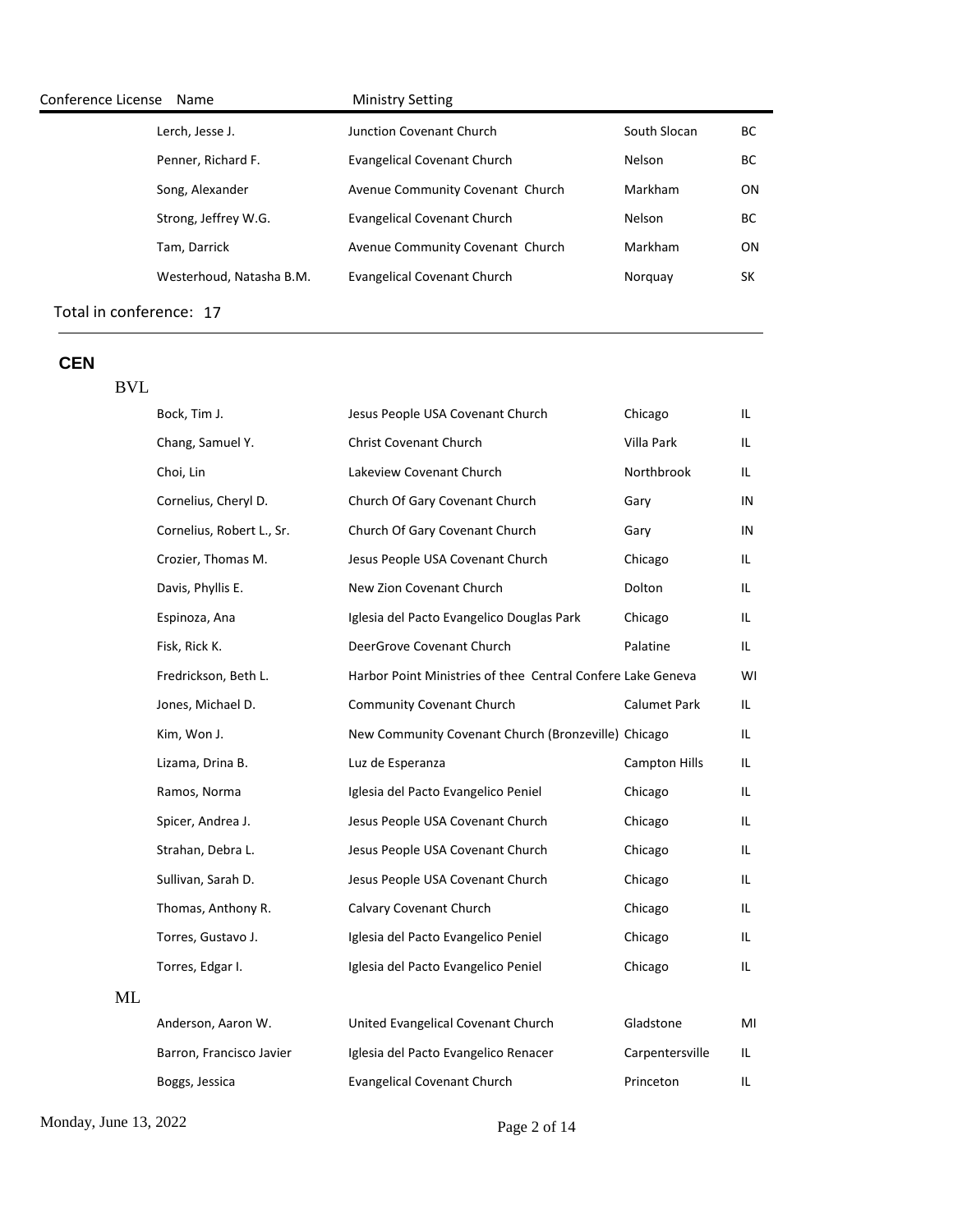| Conference License | Name                 | <b>Ministry Setting</b>              |                |    |
|--------------------|----------------------|--------------------------------------|----------------|----|
|                    | Cha, Kwang Sun       | New Vision Covenant Church           | Wilmette       | IL |
|                    | Choi, Min Ho         | Peacemakers Korean Covenant Church   | Schaumburg     | IL |
|                    | Davis, Phyllis E.    | New Zion Covenant Church             | Dolton         | IL |
|                    | Hinz, Daniel R.      | Bethesda Evangelical Covenant Church | Rockford       | ΙL |
|                    | Kwak, Sung Ryong     | Dodam Covenant Church                | Mount Prospect | ΙL |
|                    | La, Seung Eun        | Lakeview Covenant Church             | Northbrook     | L  |
|                    | Pak, William M.      | Lakeview Covenant Church             | Northbrook     | ΙL |
|                    | Parker, David M.     | <b>Evangelical Covenant Church</b>   | Paxton         | IL |
|                    | Raymond, Daniel J.   | Batavia Covenant Church              | Batavia        | IL |
|                    | Tarro, Laura         | Batavia Covenant Church              | Batavia        | IL |
|                    | Taylor, Cody Paul    | <b>Covenant Harbor</b>               | Lake Geneva    | WI |
|                    | Tetrault, Michael R. | Riverside Covenant Church            | West Lafayette | IN |
|                    | Torres, Mario R.     | Iglesia Del Pacto Vida Eterna        | Rockford       | IL |
|                    |                      |                                      |                |    |

# **EC**

# BVL

| Aquije Silencio, Miluska E. | Reconcile Brooklyn                     | Brooklyn                | NY.       |
|-----------------------------|----------------------------------------|-------------------------|-----------|
| Armstrong, Jon-Charles W.   | Hope Hell's Kitchen                    | New York                | NY.       |
| Barrett, Alison Ruth        | <b>Highrock North Shore</b>            | Salem                   | MA        |
| Becker, Amy Julia           | Salem Covenant Church                  | <b>Washington Depot</b> | CT.       |
| Bishop, Kelly Ladd          | Newton Covenant Church                 | <b>West Newton</b>      | MA        |
| Carr, Ann E.                | The Covenant Church                    | Thomaston               | СT        |
| Ferri, Cristina M.          | <b>Evangelical Covenant Church</b>     | Attleboro               | MA        |
| Fore-Ravelo, Tamara Y.      | Salem Covenant Church                  | <b>Washington Depot</b> | СT        |
| Freimuth, Gary G.           | The Covenant Church                    | Thomaston               | CT.       |
| Mitchell, Laura R.          | Central Square Church                  | Cambridge               | MA        |
| Packnick, Deborah E.        | <b>Covenant Church Of Easton</b>       | Easton                  | <b>CT</b> |
| Proulx, Dale Anthony        | Pilgrim Covenant Church                | Lunenburg               | МA        |
| Shim, Jean H.               | Central Square Church                  | Cambridge               | МA        |
| Spiegel, Tracy J.           | <b>Mission Covenant Church</b>         | Orange                  | MA        |
| Whitney, Elizabeth A.       | First Presbyterian Church of Fairfield | Fairfield               | <b>CT</b> |
|                             |                                        |                         |           |
| Bang, Steve                 | Metro Community Church                 | Englewood               | NJ        |
|                             |                                        |                         |           |

Monday, June 13, 2022 Page 3 of 14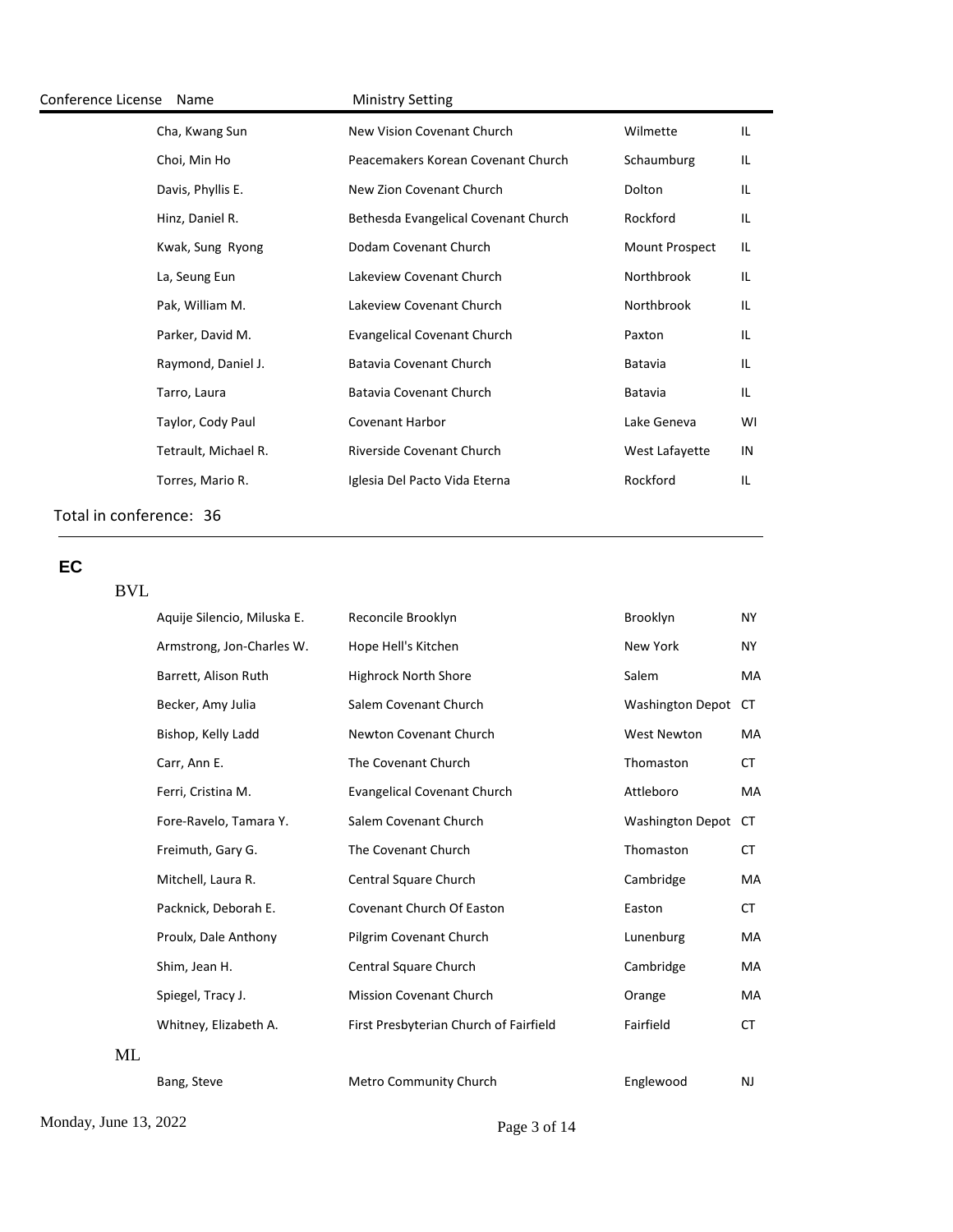| Conference License Name |                          | <b>Ministry Setting</b>                |                       |               |
|-------------------------|--------------------------|----------------------------------------|-----------------------|---------------|
|                         | Bruce, Catherine Anne    | Hope Church Midtown                    | New York              | NY.           |
|                         | Carrion, Sixto Michael   | Redeemer City to City                  | New York              | NY.           |
|                         | Corriveau, Allison E.    | <b>Bethany Covenant Church</b>         | Berlin                | СT            |
|                         | Dennis, James R.         | Fellowship Covenant Church             | <b>Bronx</b>          | <b>NY</b>     |
|                         | Graham, Ian M.           | <b>Ecclesia Princeton</b>              | Pennington            | <b>NJ</b>     |
|                         | Jackson, Drew E.         | Hope East Village                      | New York              | <b>NY</b>     |
|                         | Jakubowski, Richard T.   | Sanctuary North                        | Providence            | RI            |
|                         | Jarrett, Travis L.       | Highrock Covenant Church of Acton      | Acton                 | МA            |
|                         | Kim, Lawrence K.         | Central Square Church                  | Cambridge             | МA            |
|                         | Lee, Richard S.          | Hope Church Jersey City                | Jersey City           | $\mathsf{NJ}$ |
|                         | Marcucci, Joseph P.      | Highrock Covenant Church               | Arlington             | МA            |
|                         | Mook, Andrew L.          | Sanctuary Church                       | Providence            | RI            |
|                         | Morgan, Cory W.          | Reconcile Brooklyn                     | Brooklyn              | NY.           |
|                         | Munn, Nicholas S.        | <b>Orchard Covenant Church</b>         | <b>Indian Orchard</b> | МA            |
|                         | Mury, John L.            | Highrock Covenant Church               | Arlington             | МA            |
|                         | Myung, Phyllis K.        | Highrock Covenant Church of Acton      | Acton                 | МA            |
|                         | Nelson, Thomas W., Jr.   | Cape Cod Covenant Church               | South Dennis          | МA            |
|                         | Okpala, Craig O.         | Hope Church Jersey City                | Jersey City           | <b>NJ</b>     |
|                         | Ostos Cruz, Rut Esther   | <b>Expansion Covenant Church</b>       | Corona                | NY.           |
|                         | Padilla Castro, Simon A. | <b>Expansion Covenant Church</b>       | Corona                | NY.           |
|                         | Park, Gene               | <b>Highrock North Shore</b>            | Salem                 | MA            |
|                         | Sadlier, Amanda J.       | <b>Mosaic Covenant Church</b>          | New York              | NY.           |
|                         | Sadlier, Daniel J.       | <b>Mosaic Covenant Church</b>          | New York              | <b>NY</b>     |
|                         | Simpkins, Marlon C.      | Regional Hospice And Palliative Care   | Danbury               | СT            |
|                         | Smith, Garrett R.        | Newton Covenant Church                 | West Newton           | MA            |
|                         | Taber, Michael John, III | Highrock Covenant Church               | Arlington             | МA            |
|                         | Venturini, Elisabeth A.  | <b>Bethany Covenant Church</b>         | Bedford               | <b>NH</b>     |
|                         | Wall, David D.           | <b>Bethany Covenant Church</b>         | Bedford               | NH            |
|                         | Webel, Matthew R.        | <b>Highrock North Shore</b>            | Salem                 | MA            |
|                         | Whitney, Elizabeth A.    | First Presbyterian Church of Fairfield | Fairfield             | CT            |
|                         | Wright, Kimberly R.M.    | Church of the Resurrection             | New York              | <b>NY</b>     |
|                         | Yoon, Daniel J.          | Cornerstone Church of Boston           | Medford               | MA            |
|                         | Yung, Jason Mui          | Central Square Church                  | Cambridge             | MA            |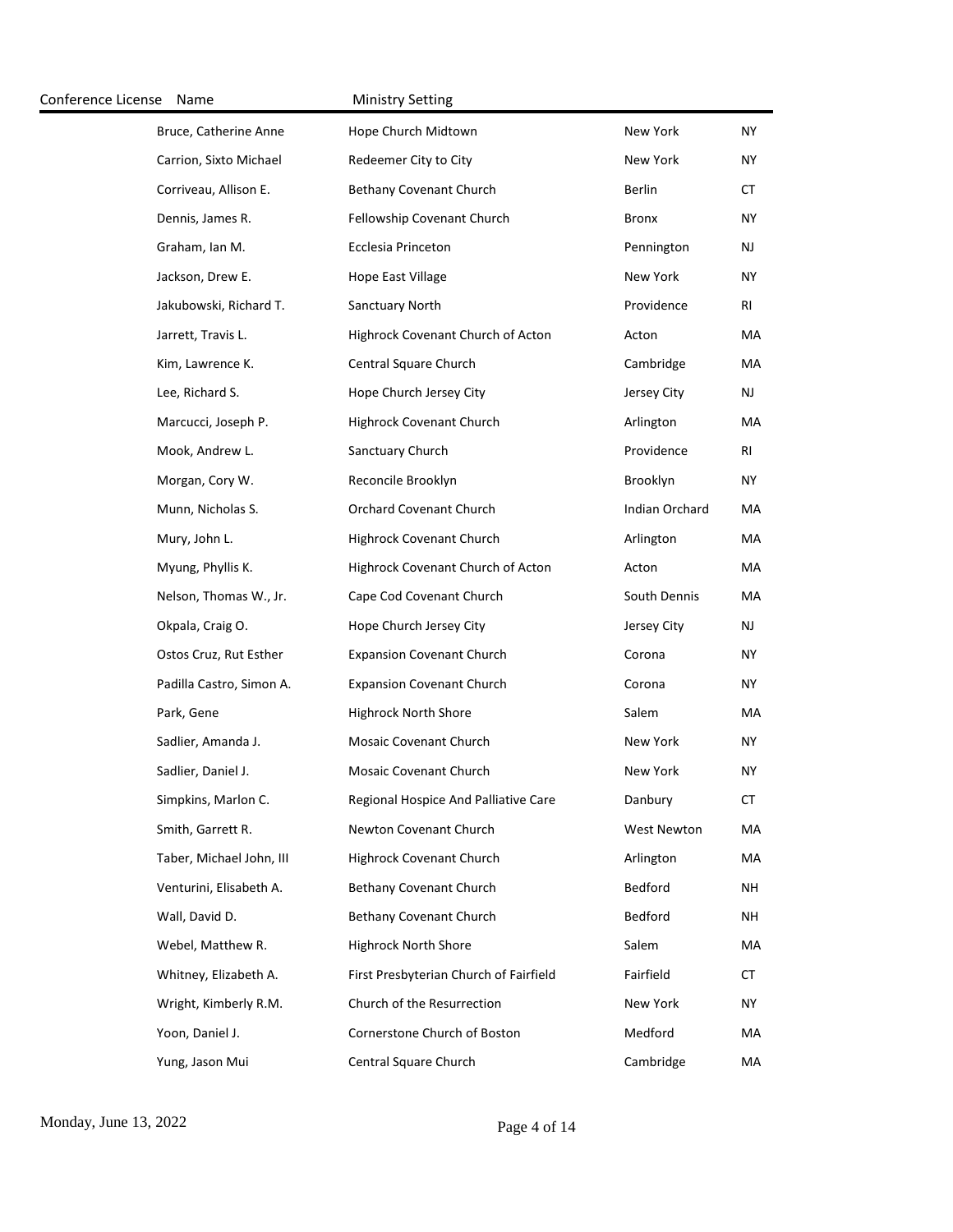# **GL**

## BVL

|    | Arakelian, Phillip G.   | Crossroads Community Church            | South Lyon              | MI |
|----|-------------------------|----------------------------------------|-------------------------|----|
|    | Beale, Rita R.          | Hope Community Church                  | Detroit                 | MI |
|    | Dexter, Michael D.      | Love of Christ Christian Center        | Detroit                 | MI |
|    | Dry, Brendan D.         | LifeChurch Auburn Hills                | Auburn Hills            | MI |
|    | Ehrich, Karen Sue       | Christ Community Church                | Allegan                 | MI |
|    | Ginger, Dawn            | Life Covenant Church                   | Canton                  | MI |
|    | Henderson, Harlan A     | Faith Covenant Church                  | Westerville             | OH |
|    | Hill, N. David          | First Evangelical Covenant Church      | <b>Grand Rapids</b>     | MI |
|    | Homan, Rebecca L.       | Covenant Community Church              | Fairfield               | OH |
|    | Kareithi, John M.       | Revival Covenant Church                | Columbus                | OН |
|    | Mayer, Katherine M.M.   | One Church                             | Louisville              | ΚY |
|    | McClain, Benjamin D.    | Crossroads Community Church            | South Lyon              | MI |
|    | Morgan, Micah J.M.      | Sanctuary Columbus                     | Columbus                | OН |
|    | Niemi, Jennifer L.      | Crossroads Community Church            | South Lyon              | MI |
|    | Piper, Jay R., Jr.      | Bachelor Evangelical Covenant Church   | Fountain                | MI |
|    | Raju, Azia N.           | Citadel of Faith Covenant Church       | Detroit                 | MI |
|    | Russ, Brian D.          | Christ Covenant Church                 | Wixom                   | MI |
|    | Stone, Linda Ann        | First Evangelical Covenant Church      | <b>Grand Rapids</b>     | MI |
| ML |                         |                                        |                         |    |
|    | Barger, Scott R., Sr.   | Cran-Hill Ranch                        | Rodney                  | MI |
|    | Bryde, James Alan       | Faith Covenant Church                  | <b>Farmington Hills</b> | MI |
|    | Buckner, Katelyn R.     | Life Church Livonia                    | Livonia                 | MI |
|    | Carey, Harvey F.        | Citadel of Faith Covenant Church       | Detroit                 | MI |
|    | Connell, Charles A., II | <b>Evangelical Covenant Church</b>     | Whitehall               | MI |
|    | Cozart, Harvey, Jr.     | Lighthouse Church                      | Richmond                | КY |
|    | Dalman, Dale A.         | Esperanza Covenant Church              | <b>Grand Rapids</b>     | MI |
|    | Duren, Arthur L.        | Kindgom Embassy Covenant Church        | Muskegon                | ΜI |
|    | Ek, Peter William       | Thornapple Evangelical Covenant Church | <b>Grand Rapids</b>     | ΜI |
|    | Filipiak, Noah          | Mosaic Covenant Church of Grand Rapids | <b>Grand Rapids</b>     | ΜI |
|    | Grandy, John E., Jr.    | Life Covenant Church                   | Canton                  | MI |

Monday, June 13, 2022 Page 5 of 14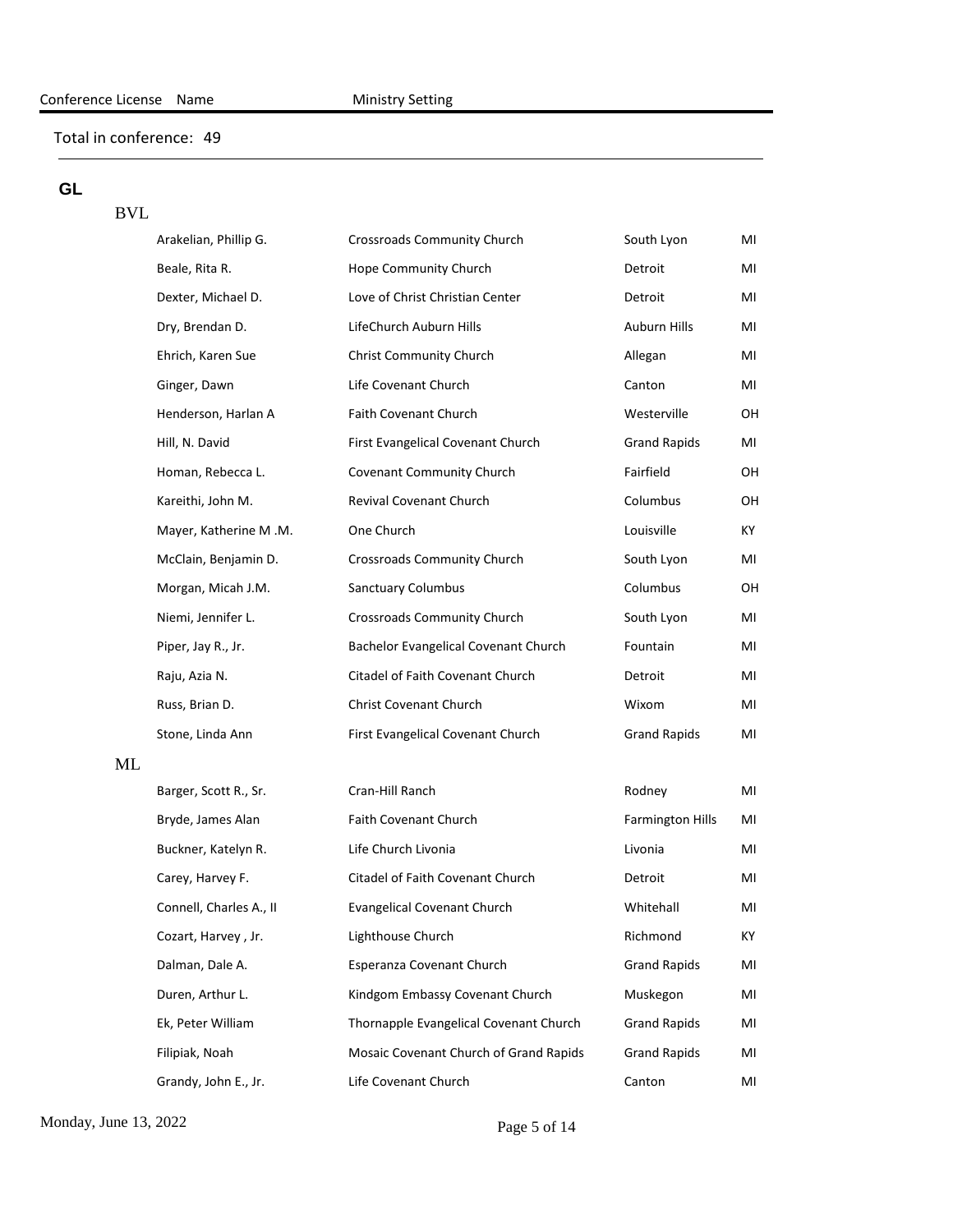| Conference License | Name                     | <b>Ministry Setting</b>               |                         |    |
|--------------------|--------------------------|---------------------------------------|-------------------------|----|
|                    | Hill, Georgia A.         | LifeChurch Riverside Detroit          | Detroit                 | MI |
|                    | Hinken, Joshua W.        | First Evangelical Covenant Church     | <b>Grand Rapids</b>     | MI |
|                    | Hinken, Joshua W.        | First Evangelical Covenant Church     | <b>Grand Rapids</b>     | MI |
|                    | Jackson, Laura S.        | <b>Faith Covenant Church</b>          | <b>Farmington Hills</b> | MI |
|                    | Johnson, Donearl L.      | LifeChurch Auburn Hills               | <b>Auburn Hills</b>     | MI |
|                    | Ludge, Michelle L.       | First Evangelical Covenant Church     | <b>Grand Rapids</b>     | MI |
|                    | Maldonado, Jose          | The Movement Church                   | Nashville               | ΤN |
|                    | McWherter, Nathaniel D.  | Life Covenant Church                  | Canton                  | MI |
|                    | Miyamoto, Shunichi       | Faith Covenant Church                 | <b>Farmington Hills</b> | MI |
|                    | Nesburg, David K.        | First Congregational Church of Otsego | Otsego                  | MI |
|                    | Ness, Matthew S.         | One Church                            | Louisville              | KY |
|                    | Rahill, Alexander W., II | Life Church Livonia                   | Livonia                 | MI |
|                    | Reinard, Aaron D.        | Scandia Evangelical Covenant Church   | Russell                 | PA |
|                    | Strabbing, Timothy R.    | <b>Beaumont Hospital</b>              | Royal Oak               | MI |
|                    | Valentine, Jeanette D.   | Journey Covenant Church               | Cuyahoga Falls          | OH |
|                    | Van Voorst, Jared R.     | Life Covenant Church                  | Canton                  | MI |
|                    | Younger, Leeann R.       | Cityview Covenant Church              | Pittsburgh              | PA |
|                    |                          |                                       |                         |    |

## **MS**

#### BVL

|    | Brieger, Nancy E.         | <b>Restoration Covenant Church</b>  | Round Rock  | TX  |
|----|---------------------------|-------------------------------------|-------------|-----|
|    | Emerson, Anthony C.       | <b>Mosaic Community Covenant</b>    | Sugar Land  | ТX  |
|    | Stevenson, Brent L.       | <b>Crossroads Covenant Church</b>   | DeSoto      | TX  |
|    | Taylor, Christy-Lee Rauch | Sonoma Springs Church               | Las Cruces  | NM. |
| ML |                           |                                     |             |     |
|    | Carrizo, D. Alejandro     | Centro Christiano Las Buenas Nuevas | Houston     | TX  |
|    | Emerson, Melissa L.       | <b>Mosaic Community Covenant</b>    | Sugar Land  | TX  |
|    | Gadsden, Rodney M.        | Crossroads Covenant Church          | DeSoto      | ТX  |
|    | Lin, John K.              | Access Evangelical Covenant Church  | Houston     | TX  |
|    | Partain, Stephen T.       | <b>Canal Street Church</b>          | New Orleans | LA  |
|    | Wu, David Y.              | Leadership Transformations          | Lexington   | MA  |
|    |                           |                                     |             |     |

Total in conference: 10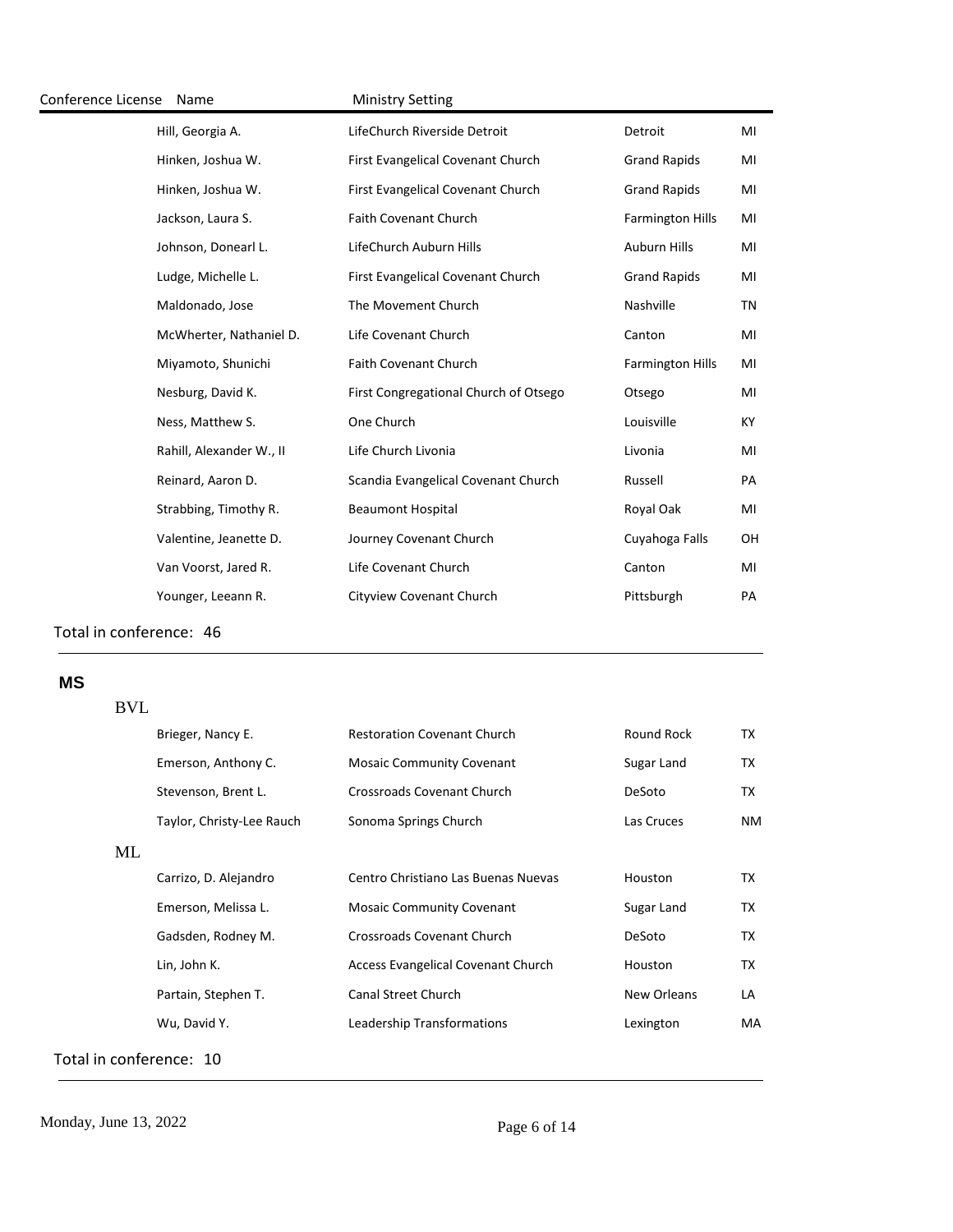#### **MW**

#### BVL

|    | Answer, Darryl A.           | New Community ECC                        | Kansas                  | MO  |
|----|-----------------------------|------------------------------------------|-------------------------|-----|
|    | Burdick, Nathaniel R.       | <b>Grace Covenant Church</b>             | Lakewood                | CO. |
|    | Houwen, Stephen A.          | Life House Covenant Church               | Longmont                | CO  |
|    | Kiruhura, Eugene            | Shalom Covenant Church                   | Urbandale               | IA  |
|    | Larson, Kevin J.            | Sedalia Community Church                 | Manhattan               | КS  |
|    | Lundy, Eileen F.            | Community Covenant Church                | Omaha                   | NE  |
|    | Mach, Isaac Duop            | South Sudan Evangelical Church           | Des Moines              | IA  |
|    | Sandberg, John              | Community Covenant Church                | Kearney                 | мo  |
|    | Thach, Johnson G.           | First Sudanese Covenant Church           | Omaha                   | NE  |
|    | Vega, Jose Ruben            | Iglesia Evangelica Casa de Oracion       | Wayne                   | NE  |
|    | Vogel, John V.              | <b>Evangelical Covenant Church</b>       | Moran                   | КS  |
| ML |                             |                                          |                         |     |
|    | Anderson, Matthew R.        | Arvada Covenant Church                   | Arvada                  | CO. |
|    | Barton, David M.            | Trailhead Community Covenant Church      | Longmont                | CO  |
|    | Berg, Kara A.               | <b>Elevation Hospice</b>                 | Arvada                  | CO. |
|    | Boeschling, Jael B.         | Community Covenant Church                | Omaha                   | NE  |
|    | Bruggeman, Meghan R.        | Renew Covenant Church                    | Carroll                 | IA  |
|    | Clerkin, Anthony J.         | Hope Covenant Church                     | El Dorado               | КS  |
|    | Cole, Melvin B.             | Freedom Covenant Church                  | Kansas City             | мo  |
|    | Diller, Dwight A.           | Alert Covenant Church                    | Leonardville            | КS  |
|    | Ferris, Joshua R.           | Restoration Church of Northern Colorado  | Johnstown               | CO. |
|    | Fisher, Jacob C.            | First Covenant Church                    | Omaha                   | NE  |
|    | Flanagan, Jeffrey Lee       | Harvest Ridge Covenant Church            | Shawnee                 | КS  |
|    | Hawke, Elise M.             | TRU Community Care                       | Westminster             | CO  |
|    | Hilts, Tracy C.             | Living Hope Covenant Church              | <b>Colorado Springs</b> | CO  |
|    | Lang, Alexia B.             | Engage South KC                          | Kansas City             | МO  |
|    | Leonard, Kayleigh Elizabeth | Arvada Covenant Church                   | Arvada                  | CO  |
|    | Lopez, William E.           | Pan y Vino Covenant Church               | Prairie Village         | КS  |
|    | Ndegwa, Samuel M.           | Imani Restoration Center Church          | Aurora                  | CO  |
|    | Nickerson, Nicki Renee      | Centennial Covenant Church               | Littleton               | CO. |
|    | Nunan, Michael R.           | Arvada Covenant Church                   | Arvada                  | CO  |
|    | Parry, Daniel E.            | New Gottland Evangelical Covenant Church | Mc Pherson              | ΚS  |

Monday, June 13, 2022 Page 7 of 14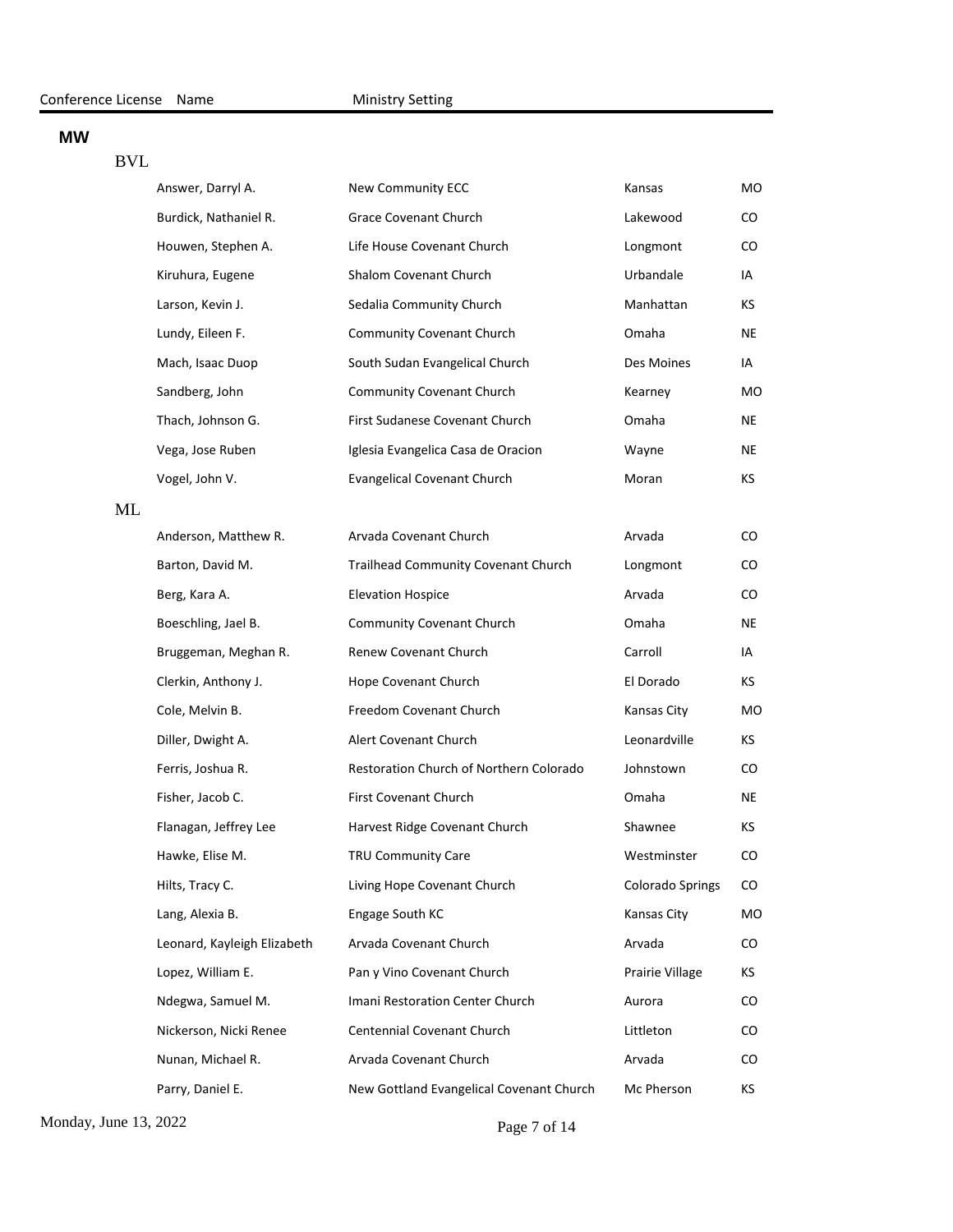| Conference License | Name                    | <b>Ministry Setting</b>                  |                 |    |
|--------------------|-------------------------|------------------------------------------|-----------------|----|
|                    | Penn, Austin Daniel     | <b>Community Covenant Church</b>         | Osage City      | KS |
|                    | Pickering, Chad M.      | New Life Wichita Covenant Church         | Andover         | КS |
|                    | Redenius, Allan M.      | First Covenant Church                    | Fort Dodge      | IA |
|                    | Rojas, Amadeo Roberto   | Renuevo Covenant Church                  | Arvada          | CO |
|                    | Russell, Susan R.       | Renovate Church                          | Parker          | CO |
|                    | Russell, Gregory A.     | Renovate Church                          | Parker          | CO |
|                    | Sanchez Rodriguez, Jose | Iglesia Evangelica Siloe Covenant Church | Kansas City     | KS |
|                    | Severson, Nathan P.     | <b>Hillcrest Covenant Church</b>         | Prairie Village | KS |
|                    | Sivewright, Jason P.    | Engage South KC                          | Kansas City     | мo |
|                    | Stephens, William E.    | <b>Ascent Community Church</b>           | Louisville      | CO |
|                    | Vair, L. Scott          | World Orphans                            | Castle Rock     | CO |
|                    | Vaughan, Philip A.      | Castle Oaks Evangelical Covenant Church  | Castle Rock     | CO |
|                    | Williams, David A.      | <b>Midwest Conference</b>                | Omaha           | NE |
|                    |                         |                                          |                 |    |

# **NW**

| <b>BVL</b> |                            |                                        |                    |           |
|------------|----------------------------|----------------------------------------|--------------------|-----------|
|            | Burton, Brian A.           | <b>Evangelical Covenant Church</b>     | Cook               | <b>MN</b> |
|            | Cassell, James R.          | New City Covenant Church               | Minneapolis        | MN        |
|            | Coronna, Mark S.           | Calvary Covenant Church                | Stockholm          | WI        |
|            | Freeman, Linda M.          | Essentia Health                        | Virginia           | <b>MN</b> |
|            | Jacobson, Kristine         | Crossroads Evangelical Covenant Church | <b>Forest Lake</b> | <b>MN</b> |
|            | King, Jake C.              | <b>Evangelical Covenant Church</b>     | <b>Braham</b>      | <b>MN</b> |
|            | Nyhuis, Paul A.            | Last City Covenant Church              | St. Paul           | <b>MN</b> |
|            | Renlund, Lisa M.           | <b>Crossroads Church</b>               | Woodbury           | <b>MN</b> |
|            | Todhunter, Paulita Colleen | Epiphany Covenant Church               | Minneapolis        | <b>MN</b> |
|            | Wagar-Gilreath, Gayle S.   | <b>Community Covenant Church</b>       | Minneapolis        | <b>MN</b> |
| ML         |                            |                                        |                    |           |
|            | Anderson, Matthew D.       | City of Lakes Covenant Church          | Minneapolis        | <b>MN</b> |
|            | Arland, Sophie             | <b>Crossroads Church</b>               | Woodbury           | MN        |
|            | Arndt, Michele A.          | <b>Crossing Covenant Church</b>        | Hudson             | WI        |
|            | Asker, Sandra L.           | Crossview Covenant Church              | North Mankato      | <b>MN</b> |
|            | Asker, Brian J.            | <b>Crossview Covenant Church</b>       | North Mankato      | MN        |

Brown, James W. Cedarbrook Church Menomonie MI

Monday, June 13, 2022 Page 8 of 14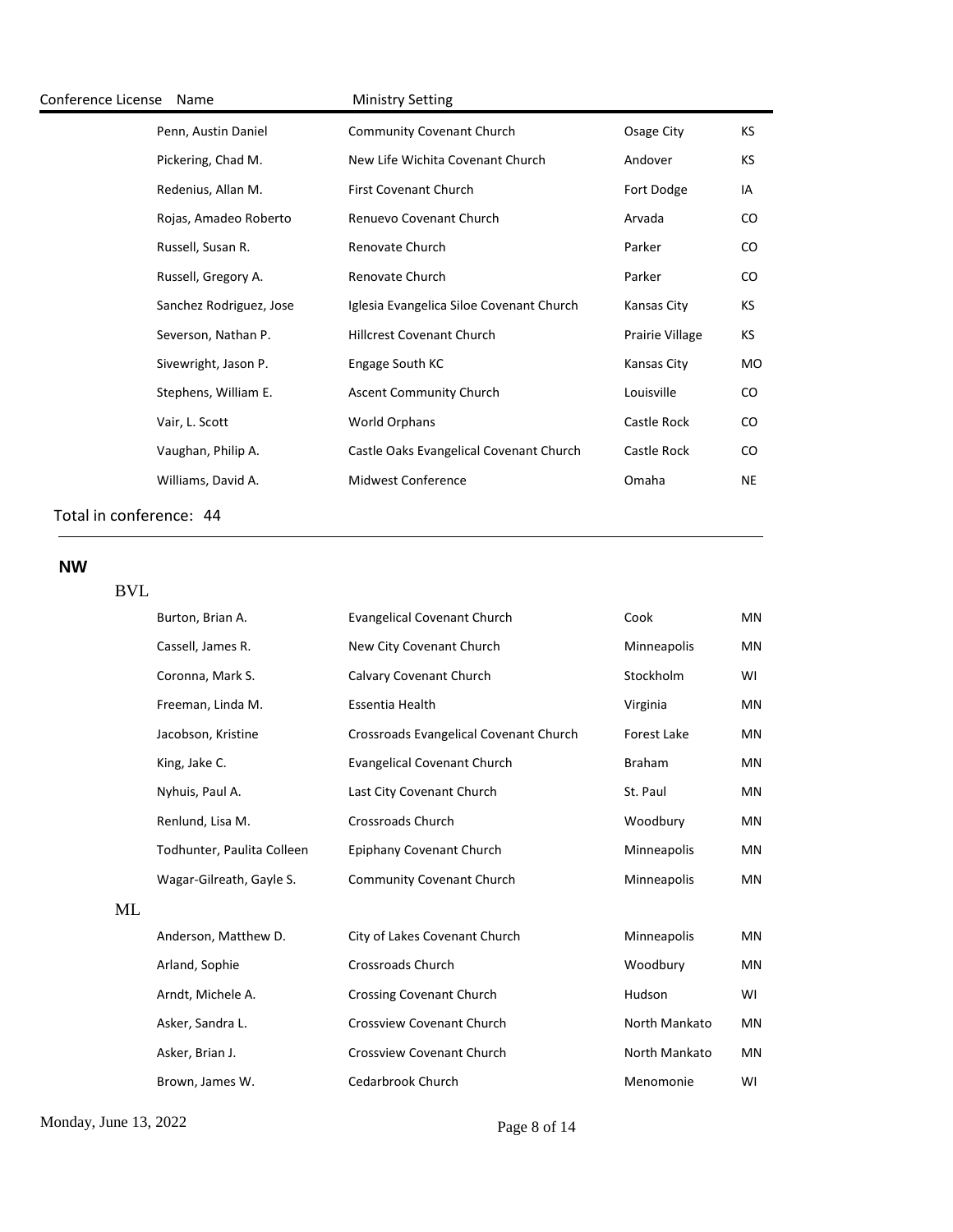| Conference License | Name                        | <b>Ministry Setting</b>                   |                        |    |
|--------------------|-----------------------------|-------------------------------------------|------------------------|----|
|                    | Christian, Adam J.          | First Covenant Church                     | <b>River Falls</b>     | WI |
|                    | Christiansen, Matthew Brent | <b>Evangelical Covenant Church</b>        | New London             | ΜN |
|                    | Delaney, Daniel J.          | Crossroads Church                         | Woodbury               | ΜN |
|                    | Dell'Arciprete, Mauricio    | Destino Covenant Church                   | Minneapolis            | ΜN |
|                    | DePalma, John N.            | Countryside Covenant Church               | Milbank                | SD |
|                    | Finsaas, David C.           | Crookston Evangelical Covenant Church     | Crookston              | ΜN |
|                    | Frost, Peter A.             | Brookdale Covenant Church                 | <b>Brooklyn Center</b> | ΜN |
|                    | Golnick, Jessie L.          | Crossroads Church                         | Woodbury               | ΜN |
|                    | Gunderson, Kyle R.          | Cedarbrook Church                         | Menomonie              | WI |
|                    | Hart, Rachel M.             | Linwood Covenant Church                   | Wyoming                | ΜN |
|                    | Hoffner, David T.           | Minnehaha Academy                         | Minneapolis            | ΜN |
|                    | Hovis, Jason S.             | Karmel Evangelical Covenant Church        | Princeton              | ΜN |
|                    | Inestroza, Polly E.         | Crosstown Covenant Church                 | Minneapolis            | ΜN |
|                    | Jackson, Bradley W.         | Crossview Covenant Church                 | North Mankato          | ΜN |
|                    | Kelly, Christopher J.       | Linwood Covenant Church                   | Wyoming                | ΜN |
|                    | King, Joseph Donavon        | Crossroads Church                         | Woodbury               | ΜN |
|                    | Lassen, John C.             | Maywood Covenant Church                   | Foley                  | ΜN |
|                    | Linna, Georgiana L.         | Riverwood Covenant Church                 | Rockford               | ΜN |
|                    | Maley, Jonathan P.          | Crossroads Church                         | Woodbury               | ΜN |
|                    | Mason, Douglas M.           | <b>Evangelical Covenant Church</b>        | <b>Baudette</b>        | ΜN |
|                    | Mergens, David R.           | Alexandria Covenant Church                | Alexandria             | MN |
|                    | Nelson, Nathan L.           | <b>Mission Covenant Church</b>            | Poplar                 | WI |
|                    | Nordin, Galen R.            | Covenant Church                           | Lancaster              | ΜN |
|                    | Nygaard, Mark L.            | Saint Therese of New Hope Senior Services | New Hope               | ΜN |
|                    | Ortega Romero, Erico V.     | Nueva Pacto Fridley dba Iglesia Unidad    | Fridley                | ΜN |
|                    | Pitts, Verna M.             | Abbot Northwestern Hospital               | Minneapolis            | ΜN |
|                    | Schanil, Gregory B.         | Bethlehem Covenant Church                 | Wheaton                | ΜN |
|                    | Staples, Jamison R.         | Renew Covenant Church                     | Eau Claire             | WI |
|                    | Starr, Ryan W.              | Lakeview Covenant Church                  | Duluth                 | ΜN |
|                    | Stenerson, Caitlyn E.       | <b>Bethel University</b>                  | Arden Hills            | ΜN |
|                    | Swartz, Daniel P.           | <b>Emmanuel Covenant Church</b>           | Shoreview              | ΜN |
|                    | Tolbert, Phillip K.         | Lake Beauty Bible Camp                    | Long Prairie           | ΜN |
|                    | Turrill, Joseph J.          | <b>Evangelical Covenant Church</b>        | Lake Norden            | SD |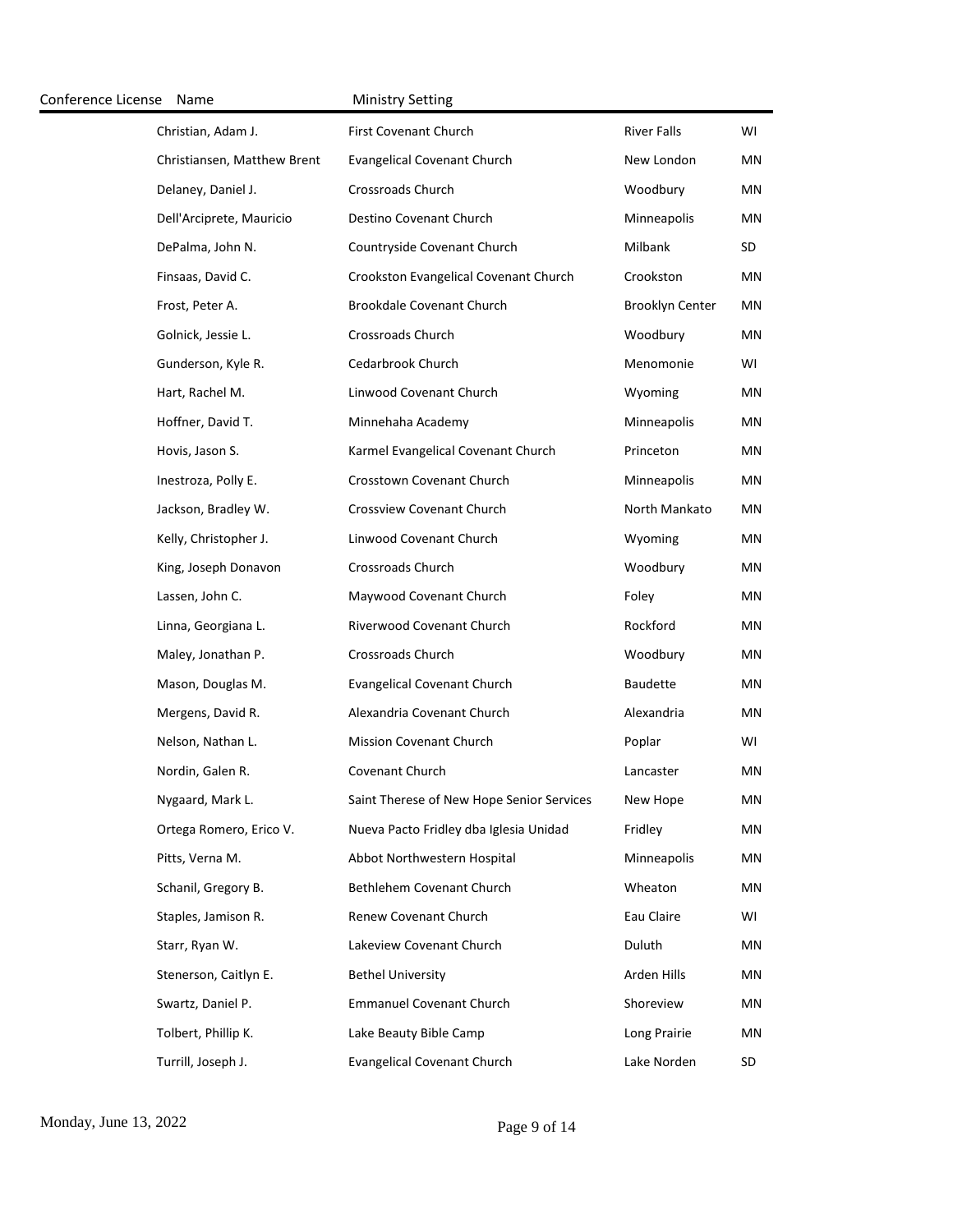#### **OM**

## BVL

|        | Wade, Samantha Y. | Army |
|--------|-------------------|------|
| $MI$ . |                   |      |
|        | Menne, Paul R.    | Army |

Total in conference: 2

#### **PNW**

# BVL

|    | Bunnel, Laurie A.     | Pine Lake Covenant Church                 | Sammamish       | WA        |
|----|-----------------------|-------------------------------------------|-----------------|-----------|
|    | Bustad, Holly R.      | <b>Highland Covenant Church</b>           | Bellevue        | <b>WA</b> |
|    | Ernst, Asher B.       | Communitas                                | Spokane         | WA.       |
|    | Gaik, Oleg V.         | City of Rain Covenant Church              | Kent            | <b>WA</b> |
|    | McAuley, Leslie D.    | <b>Immanuel Church</b>                    | Spokane         | <b>WA</b> |
|    | McDaniel, Heather     | Alive Covenant Church                     | Poulsbo         | <b>WA</b> |
|    | Moore, A. Phil        | Immanuel Church                           | Spokane         | <b>WA</b> |
|    | Segura, Rosa M.       | Iglesia Latinoamericana a Covenant Church | Bellevue        | WA        |
|    | Shelton, David K.     | <b>Highland Covenant Church</b>           | <b>Bellevue</b> | WA.       |
|    | Tzec, Magdiel         | Renew Covenant Church                     | Seattle         | <b>WA</b> |
|    | VanHoy, Ronald G.     | St. Clare Hospital                        | Lakewood        | <b>WA</b> |
|    | Worl, Rebecca J.      | Pine Lake Covenant Church                 | Sammamish       | <b>WA</b> |
| ML |                       |                                           |                 |           |
|    | Anderson, Timothy J.  | Creekside Covenant Church                 | Redmond         | <b>WA</b> |
|    | Anderson, Brooke E.   | Salem Hospital                            | Salem           | OR        |
|    | Burnett, Scott A.     | Newport Covenant Church                   | <b>Bellevue</b> | <b>WA</b> |
|    | Cheng, lan            | Seattle Chinese Covenant Church           | Bellevue        | <b>WA</b> |
|    | Cramer, Joshua D.     | <b>Resurrection Covenant Boise</b>        | <b>Boise</b>    | ID        |
|    | Duppenthaler, Troy R. | Countryside Community Church              | Sherwood        | 0R        |
|    | Duppenthaler, Troy R. | Countryside Community Church              | Sherwood        | OR.       |
|    | Emmons, Benjamin Lee  | Crossroads Community Covenant Church      | Yelm            | WA        |
|    | Fairbanks, Robert A   | <b>Immanuel Church</b>                    | Spokane         | WA        |
|    | Finney, Mark D.       | <b>Emmaus Church</b>                      | Spokane         | <b>WA</b> |

Monday, June 13, 2022 Page 10 of 14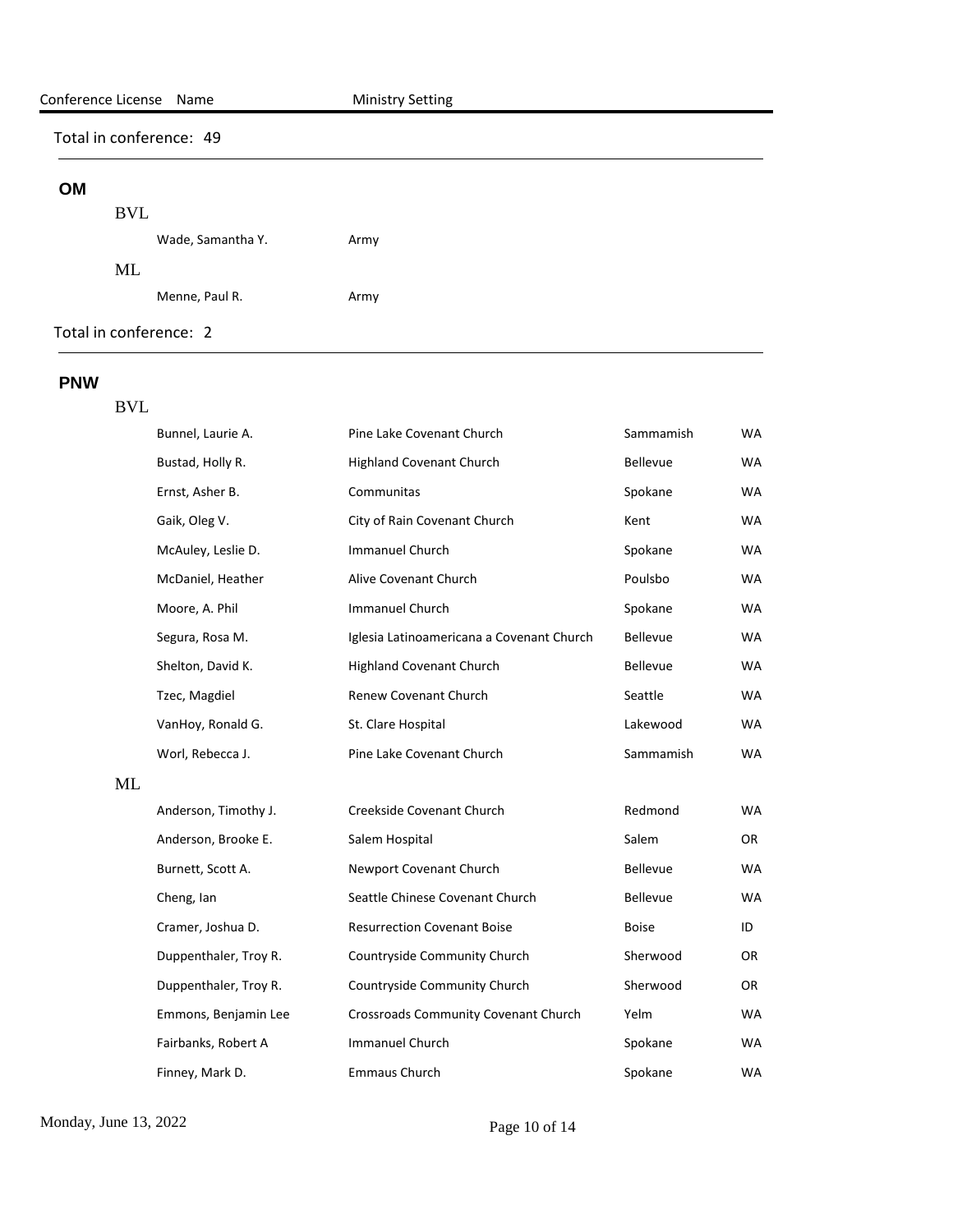| Conference License | Name                    | <b>Ministry Setting</b>            |              |           |
|--------------------|-------------------------|------------------------------------|--------------|-----------|
|                    | Gothold, Peter A.       | <b>Evangelical Covenant Church</b> | Kent         | <b>WA</b> |
|                    | Gough, Rachel           | Monroe Covenant Church             | Monroe       | WA        |
|                    | Grosskopf, Jeff A.      | Bellingham Covenant Church         | Bellingham   | WA        |
|                    | Higgins, Shaun          | Midway Community Covenant Church   | Des Moines   | WA        |
|                    | Huskamp, Michelle       | Monroe Covenant Church             | Monroe       | <b>WA</b> |
|                    | Keyser, Jeffrey R.      | <b>Faith Covenant Church</b>       | Sumner       | WA        |
|                    | Khilchenko, Andrey Y.   | City of Rain Covenant Church       | Kent         | WA        |
|                    | Kidd, Jeremy            | Harbor Covenant Church             | Gig Harbor   | WA        |
|                    | Knapp, Matthew R.       | Harbor Covenant Church             | Gig Harbor   | WA        |
|                    | Kwon, Sangkil           | <b>Tacoma Trinity Church</b>       | Tacoma       | <b>WA</b> |
|                    | Matousek, Michael A.    | Countryside Community Church       | Sherwood     | OR.       |
|                    | McCann, Angela Mary     | Cascade Covenant Church            | North Bend   | <b>WA</b> |
|                    | Olson, John M.          | Mc Minnville Covenant Church       | Mc Minnville | OR        |
|                    | Olson, Karen E.         | Mc Minnville Covenant Church       | Mc Minnville | OR        |
|                    | Plover, Danae           | Eastridge Covenant Church          | Clackamas    | OR        |
|                    | Ruark, Scott S.         | Selah Covenant Church              | Selah        | <b>WA</b> |
|                    | Salcedo, Torina M.      | <b>Evangelical Covenant Church</b> | Kent         | <b>WA</b> |
|                    | Sanchez, Lynette E.     | Countryside Community Church       | Sherwood     | OR        |
|                    | Smith, Kristi S.        | Milwaukie Covenant Church          | Milwaukie    | OR        |
|                    | Strunk, O. William      | Multicare Deaconess Hospital       | Spokane      | <b>WA</b> |
|                    | VanderLinda, Richard E. | Praise Covenant Church             | Tacoma       | <b>WA</b> |
|                    | Wadsworth, Zahra J. A.  | West Hills Covenant Church         | Portland     | OR        |
|                    | Watson, Lyndsey M.      | Covenant Kids Congo                |              | WA        |
|                    | Yadav, Sharad           | <b>Bread and Wine</b>              | Portland     | OR        |
|                    |                         |                                    |              |           |

## **PSW**

# BVL

| Betancourt, Paul H.          | La Vina Covenant Church      | Kerman      | СA |
|------------------------------|------------------------------|-------------|----|
| Carlson, Lori E.             | Come, Learn, Rest Ministries | Oakdale     | СA |
| Carrillo, Leonardo E.        | Comunidad Cristiana I.P.E    | Los Angeles | СA |
| De La Roca, Carlos H.        | Church of the Redeemer       | Los Angeles | СA |
| Engle, Karyn L.              | <b>Edgewater Covenant</b>    | Pittsburg   | СA |
| Flores Escalante, William O. | Iglesia Del Pacto Evangelico | Porterville | CА |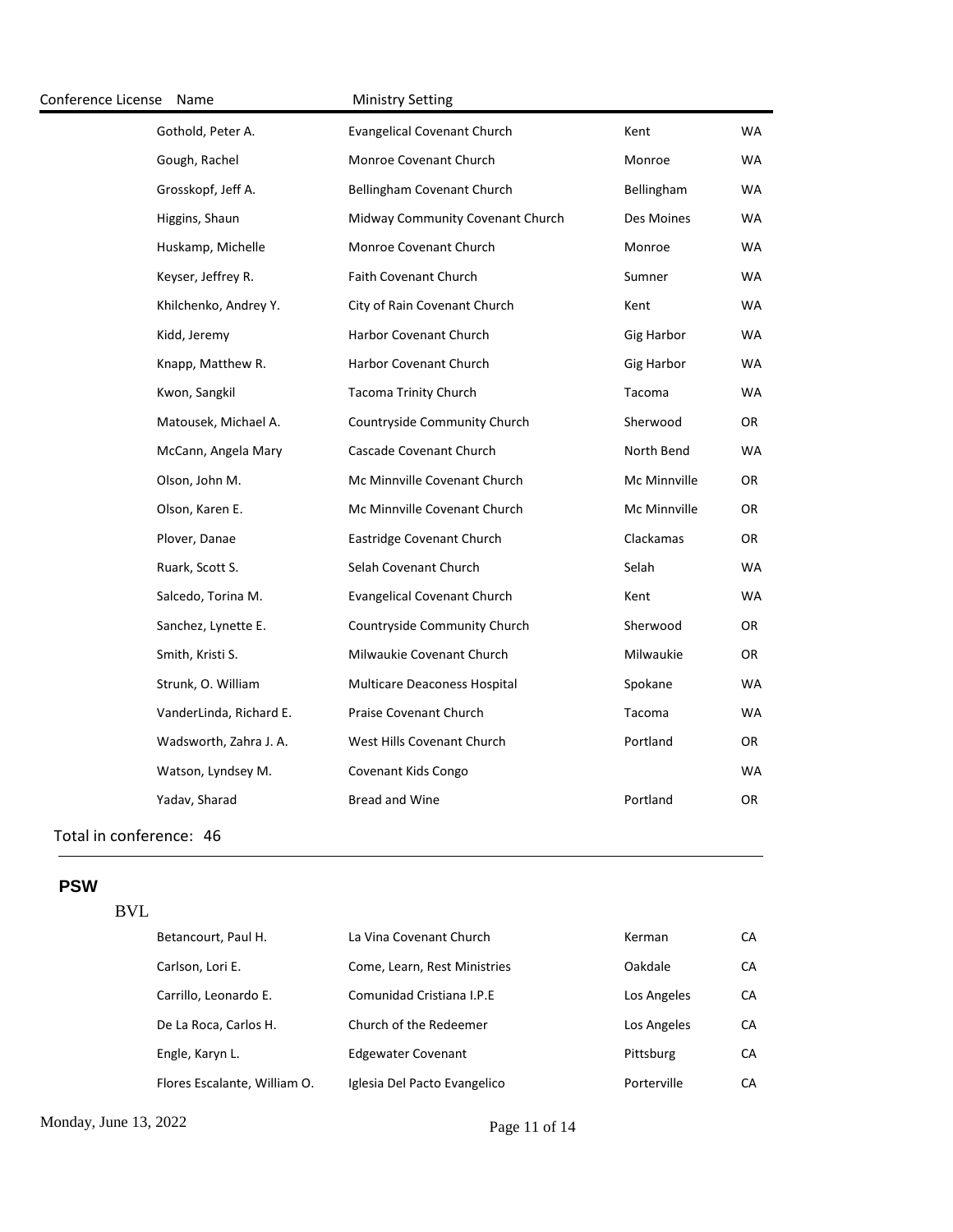| Conference License | Name                   | <b>Ministry Setting</b>                                    |                          |    |
|--------------------|------------------------|------------------------------------------------------------|--------------------------|----|
|                    | Forrest, Bruce M.      | <b>Community Covenant Church</b>                           | <b>West Point</b>        | CA |
|                    | Gonzales, Jaime        | Nueva Esperanza Church                                     | Antioch                  | CA |
|                    | Guzman, Edwin O.       | Pacific Southwest Conference                               | Concord                  | CA |
|                    | Hong, Albert O.        | New Hope Covenant Church                                   | Oakland                  | CA |
|                    | Huerta, Rebecca        | Iglesia Del Pacto Evangelico                               | Kingsburg                | CA |
|                    | Klem, Cheryl L.        | Mountain View Covenant Church                              | Mission Viejo            | CA |
|                    | Martinez, M. Fernando  | Casa de Pan y Alabanza                                     | Los Angeles              | CA |
|                    | Murphy, Bronwyn        | University Covenant Church                                 | Davis                    | CA |
|                    | Quinche, Carmen R.     | Comunidad Cristiana I.P.E                                  | Los Angeles              | CA |
|                    | Ramos, Jorge A.        | La Jornada Covenant Church                                 | Pleasant Hill            | CA |
|                    | Reiher, Aaron F.       | First Covenant Church                                      | Eureka                   | CA |
|                    | Sorenson, Anita L.     | Pasadena Covenant Church                                   | Pasadena                 | CA |
|                    | Strait, Mika M.        | Rock Harbor Covenant Church                                | Loomis                   | CA |
|                    | Sutton, Roldon P.      | Modesto Covenant Church                                    | Modesto                  | CA |
|                    | Villela, Sandra L.     | Amistad Covenant Church                                    | Las Vegas                | NV |
| <b>ML</b>          |                        |                                                            |                          |    |
|                    | Aanderud, Nathan E.    | Rolling Hills Covenant Church                              | Rolling Hills Estates CA |    |
|                    | Alessio, Jennifer M.   | Heights Church                                             | <b>Citrus Heights</b>    | CA |
|                    | Amaya, Benito          | City Gateway Covenant Church                               | Long Beach               | CA |
|                    | Balian, Robert J.      | Bayside Church - Midtown Campus                            | Roseville                | CA |
|                    | Barboza, David M.      | Grace Hills Bible Church                                   | Angels Camp              | CA |
|                    | Barsotti, Catherine M. | <b>CHET</b>                                                | Compton                  | CA |
|                    | Bishop, Gregory J.     | <b>Grace Covenant Church</b>                               | <b>Spring Valley</b>     | CA |
|                    | Boies, Judson B.       | Bayside Covenant Church - Granite Bay                      | Granite Bay              | CA |
|                    | Buitrago, Cesar A.     | Amigos de Jesus Covenant Church                            | Patterson                | CA |
|                    | Byron, Caleb M.        | Modesto Covenant Church                                    | Modesto                  | CA |
|                    | Fair, Jeremiah J.      | <b>Community Covenant Church</b>                           | Santa Cruz               | CA |
|                    | Fishler, Joy A.        | Life Community Church                                      | Roseville                | CA |
|                    | Glynn, Douglas         | Hope Covenant Church                                       | Chandler                 | AZ |
|                    | Groenwald, Joseph E.   | Genesis Church                                             | Phoenix                  | AZ |
|                    | Hawkins, Jack D.       | Canyon Springs Covenant Church                             | San Diego                | CA |
|                    | Johnson, Bryan W.      | River 47: An Evangelical Covenant Church                   | Orange                   | CA |
|                    | Kilgore, Danielle L.   | Marin Evangelical Covenant Church                          | San Rafael               | CA |
|                    | Luna, Rolando          | Comunidad Familiar Cristiana of the ECC APPRO Redwood City |                          | CA |

Monday, June 13, 2022 Page 12 of 14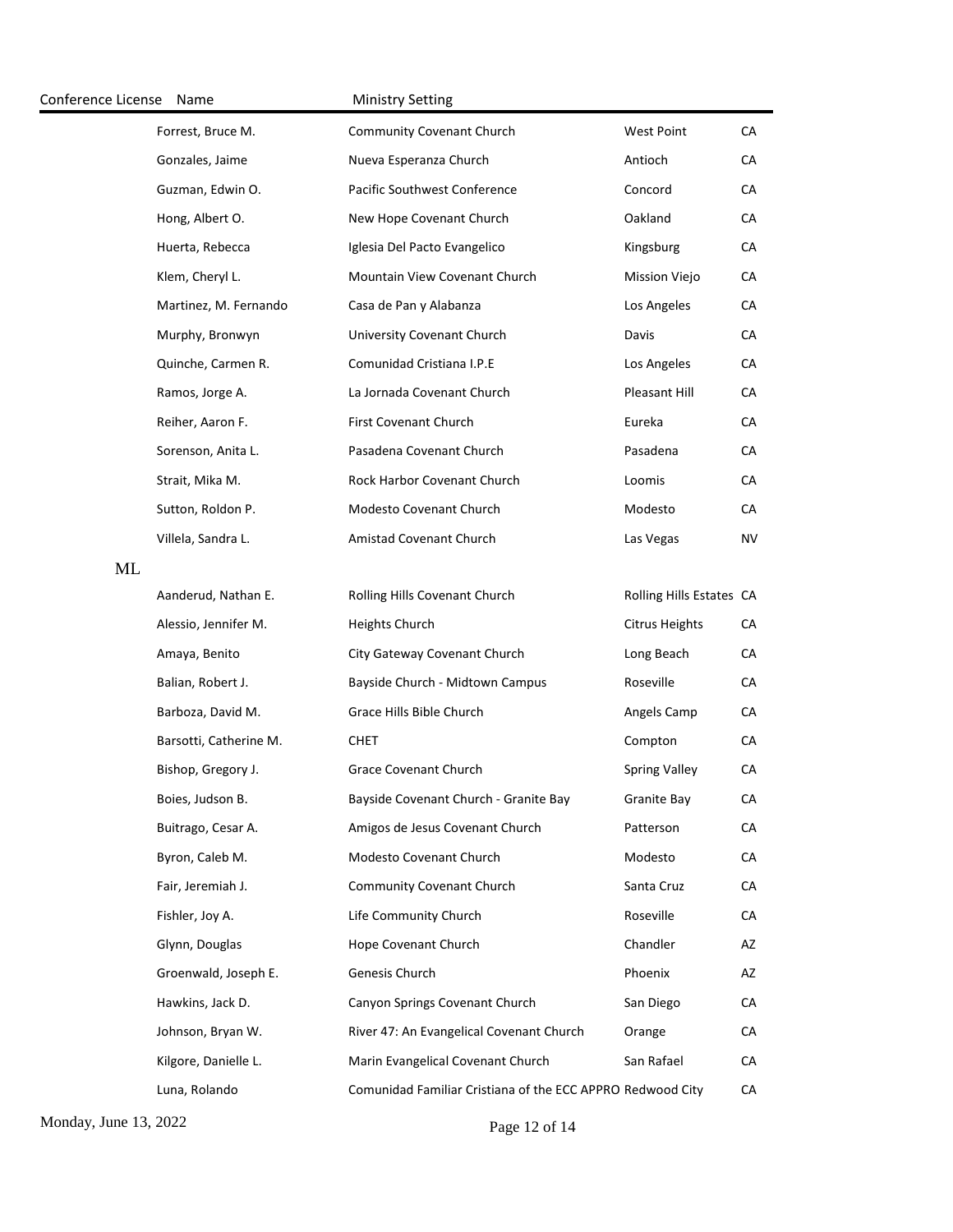| Conference License Name |                       | <b>Ministry Setting</b>              |                          |    |
|-------------------------|-----------------------|--------------------------------------|--------------------------|----|
|                         | Merida, Fredy Amilcar | Vida Abundante                       | Roseville                | СA |
|                         | Neiderhiser, Haley J. | <b>Stockton Covenant Church</b>      | Stockton                 | CА |
|                         | Salas, Edmund I.      | Newsong Community Church             | Irvine                   | CA |
|                         | Sanborn, Brianne N.   | Desert City Community Church         | Phoenix                  | AZ |
|                         | Solomon, Israel B.    | The Harbor Covenant Church           | Los Angeles              | CA |
|                         | Sweeney, Craig E.     | Heights Church                       | Citrus Heights           | CA |
|                         | Terashima, Norifumi   | Rolling Hills Covenant Church        | Rolling Hills Estates CA |    |
|                         | Tucker, Nicholas      | Covenant Grove Church                | Modesto                  | CА |
|                         | Wesley, David M.      | Serving California                   | <b>Thousand Oaks</b>     | CA |
|                         | Wickstrom, Emily B.   | <b>Common Ground Covenant Church</b> | Sacramento               | CA |
|                         | Wysong, Stephen C.    | Hillside Covenant Church             | <b>Walnut Creek</b>      | CA |
|                         |                       |                                      |                          |    |

BVL

# **SE**

|    | Johnson, Darryl R., Sr. | Walk Of Faith Church                | Mound Bayou           | MS  |
|----|-------------------------|-------------------------------------|-----------------------|-----|
|    | Owens, Mary Ann         | Trinity World Christian Center      | Douglasville          | GA  |
|    | Reed, Dorean            | Trinity World Christian Center      | Douglasville          | GA  |
|    | Willocks, Gregory O.    | <b>Grace Covenant Ministries</b>    | Homestead             | FL. |
|    | Wong-Turner, Sharon A.  | Kingdom Covenant Church             | Miami                 | FL  |
| ML |                         |                                     |                       |     |
|    | Dean, Kevin M.          | <b>Faith Covenant Church</b>        | St Petersburg         | FL. |
|    | Miller, Timothy A.      | Lakeview Church                     | <b>Tarpon Springs</b> | FL. |
|    | Strickland, Brian D.    | <b>Grace Spring Covenant Church</b> | Vero Beach            | FL  |
|    |                         |                                     |                       |     |

# Total in conference: 8

## **WM**

## GSL

| Duncan, Sheryl L.  | <b>Covenant Merge Ministries</b> | Mission | тх |
|--------------------|----------------------------------|---------|----|
| Muniz, Fabio       | Serve Globally                   | Chicago | IL |
| Nahnychuk, Colleen | Serve Globally                   | Chicago | IL |
| Noren, Mary L.     | Serve Globally                   | Chicago | IL |
| Noren, Karl E.     | Serve Globally                   | Chicago |    |